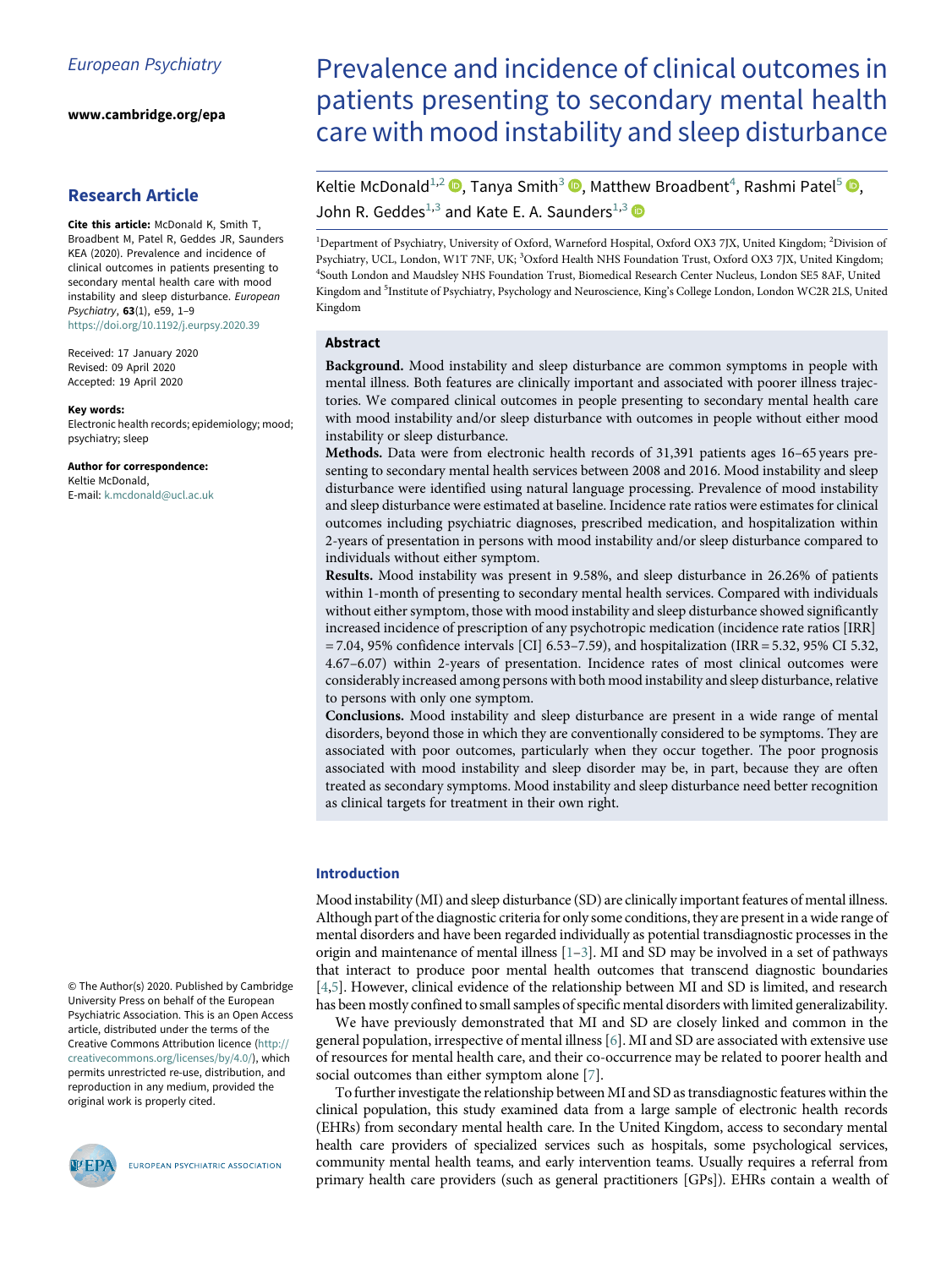clinical information from secondary services, often recorded as text. Recently, the development of novel natural language processing (NLP) approaches has enabled efficient identification of clinical information from text within EHRs, thereby permitting the secondary analysis of large quantities of data not typically feasible by manual review. We used NLP to study MI and SD in a large sample of individuals presenting to mental health services. Specifically, we sought to describe the demographic and clinical features of persons presenting with MI and/or SD and to assess the incidence rates of clinical outcomes in individuals presenting with MI and/or SD relative to persons with neither symptom.

# **Mathods**

# Data source

Data were obtained from EHRs from the Oxford Health NHS Foundation Trust (OHFT) using the Clinical Research Interactive Search (CRIS; [https://crisnetwork.co.uk\)](https://crisnetwork.co.uk). OHFT is the National Health Service (NHS) provider of mental health care to a catchment area of approximately 1.6 million residents in Oxfordshire, Buckinghamshire, Swindon, Wiltshire, Bath, and North East Somerset. CRIS is an anonymized database of EHRs developed at South London and Maudsley (SLaM) NHS Foundation Trust and King's College London with the National Institute for Health Research (NIHR), and consists of structured (e.g., numbers and dates) and unstructured text (e.g., clinical notes and correspondence) datafields.

## **Sample**

We included EHRs of all individuals aged 16–65 years who presented to the OHFT between December 31, 2007 and January 1, 2016. Study entry was the date of the patients' first clinical progress note. Patients were followed-up until the date of their most recent clinical progress note or 31 January 2018. Based on the assumption that patients hospitalized long-term are not representative of the broader clinical psychiatric population, we excluded patients with a hospital duration longer than two standard deviations above the mean number of days in hospital for the total patient sample (mean  $= 19.8$ , SD  $= 120.1$  days).

#### Data extraction

Where available, data were extracted from routinely completed structured fields. Data extraction from unstructured fields was supported by a set of NLP applications described previously [[8](#page-8-6),[9](#page-8-7)]. These applications permit efficient, automatic processing of free text clinical notes and correspondence using General Architecture for Text Engineering (GATE) [\[10\]](#page-8-8) and TextHunter [[11\]](#page-8-9) software.

#### **Measures**

#### Mood instability

Three NLP applications were used extract documentation of MI, affective instability, and emotional instability, and outputs were combined into a single parameter (which we termed MI). The terms identified by the applications included frequently used combinations of mood, affect, and instability with modifier terms such as dysfunction, instability, and lability [[8](#page-8-6)].

# Sleep disturbance

The presence of sleep problems and insomnia were identified using two separate NLP applications. The sleep problems application searched for instances of selected modifier terms (poor, interrupt, disturb\*, inadequate, no, problem\*) within 0–5 words either side of the keyword (sleep). The insomnia application searched for instances of insomn\* within the text. Since the NLP applications for insomnia and sleep problems were produced separately, we initially evaluated their outputs separately. However, given the overall aim of assessing SD more generally, we combined their outputs into a single SD variable for the main analysis.

#### Prescribed medication

The medication application was designed to extract the names and dosages of medications prescribed to the patient. The application ignores medications that might be prescribed in the future (e.g., a medication to be considered if the patient's condition worsens). We included antidepressants, antipsychotics, mood-stabilizing antiepileptics, lithium, sedative-hypnotics, sympathomimetics, amphetamines, and sedating antihistamines, defined according to the British National Formulary (<https://bnf.nice.org.uk/>; Supplementary Table S1).

#### Diagnosis

Diagnoses, classified according to the International Classification of Disease 10th revision (ICD-10) [\[12\]](#page-8-10) were extracted from structured fields, including primary diagnoses of organic mental disorders (F00–F09), substance use disorders (F10–F19), schizophrenia and related (F20–F29), mood disorders (F30–F39), anxiety disorders (F40–F49), behavioral syndromes (F50, F52–F59), personality disorders (F60–F69), mental retardation (F70–F79), disorders of psychological development (F80–F89), behavioral and emotional disorders with onset usually in childhood and adolescence (F90– F98), and unspecified mental disorders (F99). Given the specific interest in SD, sleep disorders (F51, G47) were initially examined separately, but sample sizes were too small for estimation.

# Events

The number of contacts (events) for each patient was identified from dates of clinical notes, diary and clinic appointments, and participation in group therapies.

#### Hospitalization

Frequency and duration of hospitalization were extracted based on hospital admission and discharge dates recorded in structured fields.

## Health of the Nation Outcome Scale

The Health of the Nation Outcome Scale (HoNOS) is a 12-item scale that measures the health and social functioning of people of working age with severe mental illness [\[13](#page-8-11)]. HoNOS is a routine outcome measure for the NHS used to assist with offering patients the care and interventions to meet their individual needs [\[14](#page-8-12)]. The total score was adjusted for missing responses to individual items (12\*total score/number of responses). Assessments missing more than three responses were excluded.

## Statistical analysis

We selected a random subset of 100 documents from the final sample to validate each NLP application against classifications by a human annotator (K.M.). Each feature (MI, sleep problems, insomnia, and medication) was classified as present or absent at the document-level. Manual classifications were compared with the NLP classifications, and sensitivity, and positive predictive value were calculated.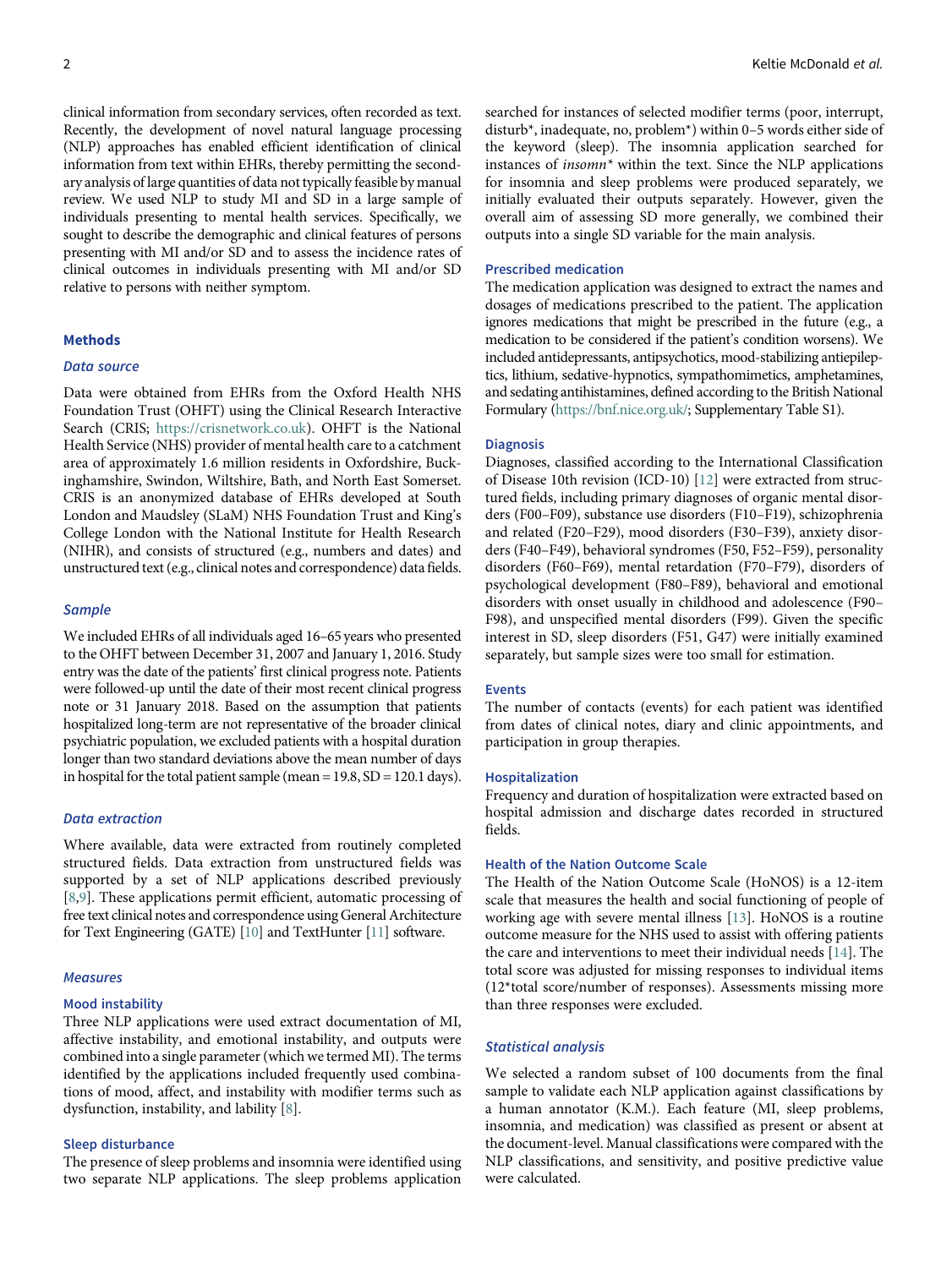Table 1. Estimates of sensitivity and positive predictive value for each NLP classifier against manual annotation.

|            |       | Mood Instability |       | <b>Sleep Problems</b> |       | Insomnia    | Medication |             |  |
|------------|-------|------------------|-------|-----------------------|-------|-------------|------------|-------------|--|
|            | $\%$  | 95% CI           | $\%$  | 95% CI                | %     | 95% CI      | %          | 95% CI      |  |
| Se         | 70.31 | 57.58-81.09      | 80.00 | 64.35-90.95           | 84.00 | 70.89-92.83 | 85.94      | 74.98-93.36 |  |
| <b>PPV</b> | 93.75 | 82.80-98.69      | 82.05 | 66.47–92.46           | 89.36 | 76.90-96.45 | 91.67      | 81.61-97.24 |  |

<span id="page-2-0"></span>Abbreviations: PPV, positive predictive value; Se, sensitivity.

For the remaining analyses, study groups (MI-only, SD-only, MI and SD, no MI or SD) were defined based on their documentation within 1 month of first presentation to OHFT (baseline). This enabled comparability with a methodologically similar study [[8](#page-8-6)] and was compatible with timings of outcomes of interest. Prevalence was calculated as proportions with 95% confidence intervals (CI) at baseline and 2-years follow-up. Demographic and clinical features within each subgroup were described using estimates of frequencies, proportions, means and standard deviations. Incidence rate ratios (IRRs) of outcomes in each study group (MI-only, SD-only, and MI and SD) versus the common referent (no MI or SD) were assessed within 2-years of presentation. The family-wise error rate was controlled using the Bonferroni–Holm procedure [[15\]](#page-8-13). All analyses were performed in R [[16\]](#page-8-14).

## Results

A total of 31,912 patients aged 16–65 years presented to OHFT between December 31, 2007 and January 1, 2016. We excluded 521 patients for having a hospital duration greater than 260 days (see Section "Sample"), yielding a final sample of 31,391 patients.

# Validation of the NLP outputs

Estimates of sensitivity ranged between 70.3% for MI and 85.9% for the medication application. Positive predictive values ranged between 82.1% for sleep problems and 93.8% for the MI application ([Table 1\)](#page-2-0).

# Demographic and clinical features of the sample at baseline and 2-years follow-up

Of the total sample, approximately 4.2% ( $n = 1,322$ ) had MI-only, 20.9% ( $n = 6,559$ ) had SD-only, 5.4% ( $n = 1,684$ ) had MI and SD, and 69.7% ( $n = 21,826$ ) had neither symptom documented at baseline.

Patients presenting with SD-only were more often male, whereas the remaining groups were more often female ([Table 2](#page-3-0)). Age distributions were similar across all groups. Patients presenting with MI and SD were most often diagnosed with any psychiatric (29.9%), mood (16.3%), personality (4.6%), and schizophrenia and related (3.4%) disorders. MI-only showed the highest proportion of behavioral syndromes (1.9%), whereas SD-only had the highest proportion of anxiety disorders (5.5%). Few individuals without either symptom had any psychiatric diagnosis (11.7%).

Polypharmacy was most frequent in patients with both MI and SD, whereas patients without MI or SD were taking the fewest medications. Patients with MI and SD (24.2%) were most often hospitalized within 1 month of presentation compared with SD-only (8.5%), MI-only (6.7%), and no MI or SD (1.7%). The mean number of days spent in hospital were similar across the four groups.

There were 14,351 patients with at least 2 years of follow-up data. Age distributions were similar, but a slightly higher

proportion of females than males remained in the sample. Between 51.6% and 74.5% had a diagnosis at 2-years follow-up (vs. 11.7%– 29.9% at baseline). The proportion of patients prescribed multiple medications and hospitalized remained highest in MI and SD. Patients without MI or SD had the fewest hospitalizations, but spent, on average, approximately 6–14 days longer in hospital than the patients from the other groups. Few individuals in any study group received HoNOS assessments within 2 years of first presentation [\(Table 3](#page-5-0)).

# Prevalence of mood instability and sleep disturbance

The prevalence of MI at baseline was approximately 9.6% (95% CI: 9.3–9.9), was higher in females, and decreased with age. Approximately 26.3% (95% CI: 25.8–26.8) of patients presented with SD (sleep problems or insomnia). Prevalence of SD was higher in males and increased with age, except among the oldest age group for whom prevalence was lowest. The prevalence of sleep problems and insomnia were 24.9% (95% CI: 24.4–25.4) and 4.0% (95% CI: 3.8– 4.3), respectively, and showed similar trends in gender and agespecific prevalence ([Table 4\)](#page-6-0).

# Incidence rates of selected clinical features

After adjusting for multiple comparisons, the IRR of any psychiatric diagnosis was significantly increased in persons with MI and SD (IRR = 1.8, 05% CI: 1.7–2.0,  $p < 0.0001$ ) and SD-only (IRR = 1.4, 95% CI: 1.4–1.5, p < 0.0001), but not MI-only (IRR = 1.2, 95% CI: 1.0–1.3,  $p < 0.007$ ) compared to those without MI or SD [\(Table 5](#page-7-0)). The IRR for substance use was strongest among those with SD-only (IRR = 1.5, 95% CI: 1.3–1.8, p < 0.001), whereas the IRR for mood disorder was strongest for those with MI and SD (IRR = 1.8, 95% CI: 1.6–2.0,  $p \leq 0.0001$ ). SD-only was associated with significantly increased IRR of antidepressants and sedative-hypnotics. MI and SD showed significantly increased IRR for lithium, and had the highest IRR of first hospitalization within 2-years follow-up (IRR = 5.32, 95% CI: 4.7–6.1, p < 0.0001).

# **Discussion**

# Summary of findings

This study examined clinical outcomes among patients presenting with MI and/or SD to secondary mental health services, and provides further evidence that MI and SD are commonly found in a wide range of psychiatric disorders [\[17](#page-8-15)–[19](#page-8-16)].

We observed a slightly lower prevalence of MI (9.58%) than a previous study using the MI application in data from SLaM NHS Trust (12.1%) [\[8](#page-8-6)]. This is likely because Patel et al. restricted their sample to affective, psychotic or personality disorders, many of which are often characterized by MI [[20](#page-8-17)–[22\]](#page-8-18), whereas our sample included all patients, irrespective of diagnosis. We found a higher prevalence of MI in females and young people,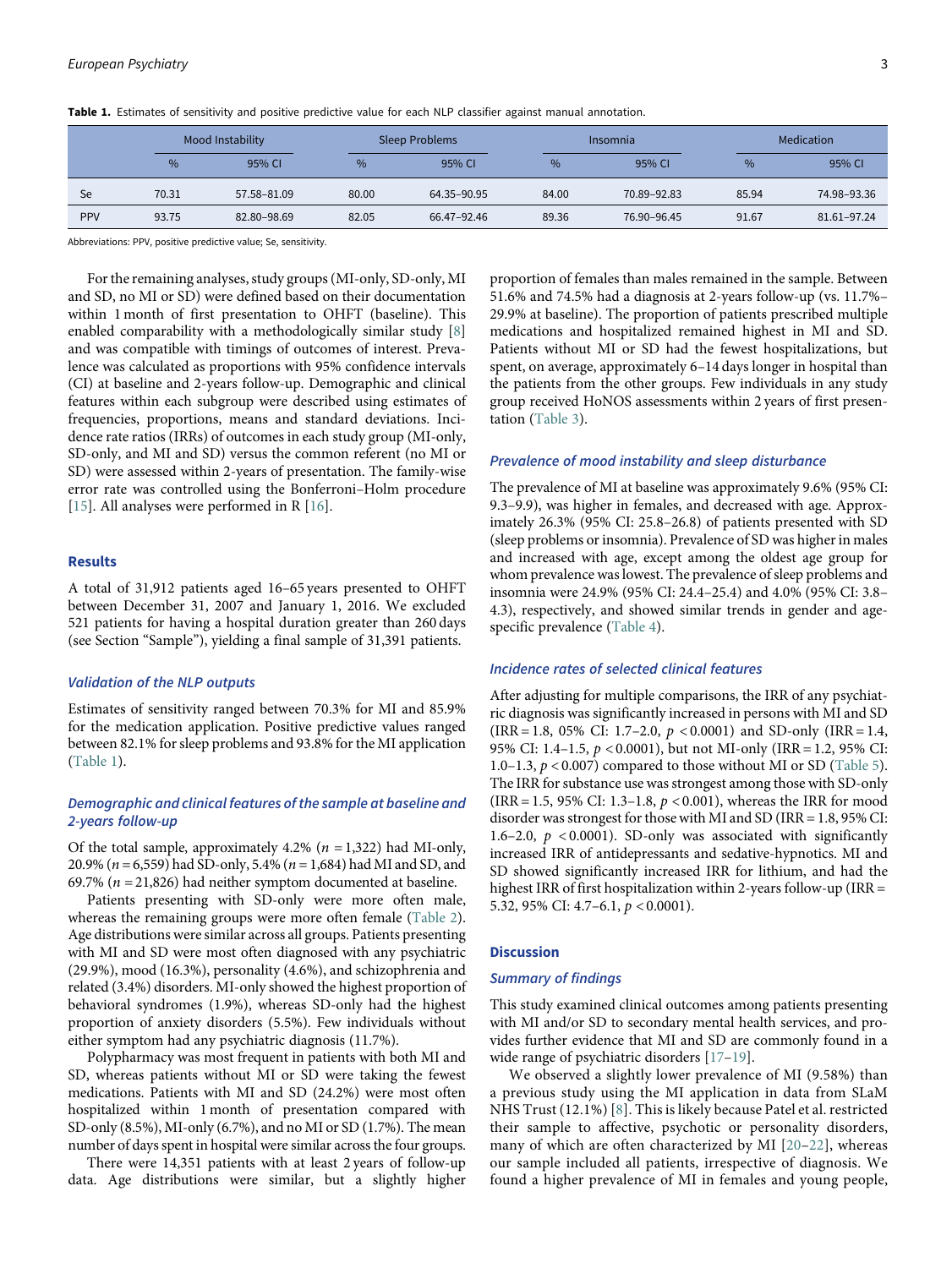|                                | Mood instability-only |                          | Sleep<br>disturbance-only |                          |                | Mood instability and<br>sleep disturbance | No mood instability or<br>sleep disturbance |                          |  |
|--------------------------------|-----------------------|--------------------------|---------------------------|--------------------------|----------------|-------------------------------------------|---------------------------------------------|--------------------------|--|
|                                |                       | $(n=1,322)$              |                           | $(n = 6, 559)$           |                | $(n = 1,684)$                             |                                             | $(n = 21,826)$           |  |
|                                | $\sqrt{n}$            | $\%$                     | $\sqrt{n}$                | %                        | $\sqrt{n}$     | $\%$                                      | $\sqrt{n}$                                  | %                        |  |
| Age                            |                       |                          |                           |                          |                |                                           |                                             |                          |  |
| $16 - 25$                      | 164                   | 12.41                    | 567                       | 8.64                     | 176            | 10.45                                     | 2,122                                       | 9.72                     |  |
| $26 - 35$                      | 426                   | 32.22                    | 1,966                     | 29.97                    | 578            | 34.32                                     | 6,629                                       | 30.37                    |  |
| $36 - 45$                      | 360                   | 27.23                    | 1,907                     | 29.07                    | 473            | 28.09                                     | 5,936                                       | 27.20                    |  |
| $46 - 55$                      | 315                   | 23.83                    | 1,703                     | 25.96                    | 360            | 21.38                                     | 4,707                                       | 21.57                    |  |
| $56 - 65$                      | 57                    | 4.31                     | 416                       | 6.34                     | 97             | 5.76                                      | 2,432                                       | 11.14                    |  |
| Gender, female                 | 761                   | 57.56                    | 3,408                     | 51.96                    | 939            | 55.76                                     | 12,096                                      | 55.42                    |  |
| Diagnosis                      |                       |                          |                           |                          |                |                                           |                                             |                          |  |
| Any                            | 231                   | 17.47                    | 1,460                     | 22.26                    | 503            | 29.87                                     | 2,560                                       | 11.73                    |  |
| Organic                        | $<$ 5                 | $\overline{a}$           | 11                        | 0.17                     | $<$ 5          | $\overline{a}$                            | 71                                          | 0.33                     |  |
| Substance use                  | 24                    | 1.82                     | 143                       | 2.18                     | 53             | 3.15                                      | 166                                         | 0.76                     |  |
| Schizophrenia and related      | 29                    | 2.19                     | 208                       | 3.17                     | 58             | 3.44                                      | 470                                         | 2.15                     |  |
| Mood                           | 90                    | 6.81                     | 719                       | 10.96                    | 274            | 16.27                                     | 919                                         | 4.21                     |  |
| Anxiety                        | 48                    | 3.63                     | 361                       | 5.5                      | 88             | 5.23                                      | 484                                         | 2.22                     |  |
| Behavioral syndrome            | 25                    | 1.89                     | 83                        | 1.27                     | 19             | 1.13                                      | 346                                         | 1.59                     |  |
| Personality                    | 37                    | 2.80                     | 120                       | 1.83                     | 78             | 4.63                                      | 254                                         | 1.16                     |  |
| Mental retardation             | $5$                   | $\overline{\phantom{a}}$ | $<$ 5                     | $\overline{\phantom{0}}$ | $< 5$          | $\overline{\phantom{0}}$                  | $<$ 5                                       | $\overline{\phantom{a}}$ |  |
| Developmental                  | $5$                   | $\qquad \qquad -$        | 5                         | 0.08                     | $<$ 5          |                                           | 32                                          | 0.15                     |  |
| Behavioral/emotional           | $5$                   | $\overline{\phantom{a}}$ | 9                         | 0.14                     | $<$ 5          | $\overline{\phantom{0}}$                  | 43                                          | 0.20                     |  |
| Unspecified                    | $5$                   |                          | 22                        | 0.34                     | 12             | 0.71                                      | 61                                          | 0.28                     |  |
| Medication                     |                       |                          |                           |                          |                |                                           |                                             |                          |  |
| $\mathbf{1}$                   | 283                   | 21.41                    | 1,241                     | 18.92                    | 268            | 15.91                                     | 1,990                                       | 9.12                     |  |
| $\overline{2}$                 | 208                   | 15.73                    | 1,063                     | 16.21                    | 243            | 14.43                                     | 1,171                                       | 5.37                     |  |
| $3+$                           | 232                   | 17.55                    | 1,944                     | 29.64                    | 836            | 49.64                                     | 1,038                                       | 4.76                     |  |
| Any                            | 723                   | 54.77                    | 4,248                     | 64.77                    | 1,347          | 79.99                                     | 4,199                                       | 19.24                    |  |
| Antidepressant                 | 475                   | 35.93                    | 3,158                     | 48.15                    | 901            | 53.50                                     | 2,973                                       | 13.62                    |  |
| Antipsychotic                  | 255                   | 19.29                    | 1,529                     | 23.31                    | 642            | 38.12                                     | 1,395                                       | 6.39                     |  |
| Mood-stabilizing antiepileptic | 62                    | 4.69                     | 181                       | 2.76                     | 114            | 6.77                                      | 225                                         | 1.03                     |  |
| Sedative hypnotic              | 183                   | 13.84                    | 1,597                     | 24.35                    | 673            | 39.96                                     | 912                                         | 4.18                     |  |
| Lithium                        | 26                    | 1.97                     | 86                        | 1.31                     | 57             | 3.38                                      | 115                                         | 0.53                     |  |
| Sedating antihistamine         | $\boldsymbol{6}$      | 0.45                     | 57                        | 0.87                     | 32             | 1.90                                      | 20                                          | 0.09                     |  |
| Sympathomimetic                | $5$                   |                          | 21                        | 0.32                     | $\overline{7}$ | 0.42                                      | 42                                          | 0.19                     |  |
| Amphetamine                    | $5$                   |                          | $< 5$                     | -                        | $<5$           | $\overline{\phantom{0}}$                  | 6                                           | 0.03                     |  |
| Events                         |                       |                          |                           |                          |                |                                           |                                             |                          |  |
| $12 - 23$                      | 117                   | 8.85                     | 493                       | 7.52                     | 59             | 3.50                                      | 4,694                                       | 21.51                    |  |
| $24 - 35$                      | 159                   | 12.03                    | 658                       | 10.03                    | 99             | 5.88                                      | 4,466                                       | 20.46                    |  |
| $36+$                          | 1,002                 | 75.79                    | 5,200                     | 79.28                    | 1,449          | 86.04                                     | 11,777                                      | 53.87                    |  |
| Hospitalization                |                       |                          |                           |                          |                |                                           |                                             |                          |  |
| Days in hospital, mean (SD)    | 89                    | 17.40 (11.04)            | 580                       | 14.73 (10.72)            | 429            | 16.92 (10.15)                             | 374                                         | 16.43 (11.67)            |  |

<span id="page-3-0"></span>**Table 2.** Descriptive features of the sample with mood instability-only, sleep disturbance-only, mood instability and sleep disturbance, and no mood instability or<br>sleep disturbance within 1 month of presenting to OHFT (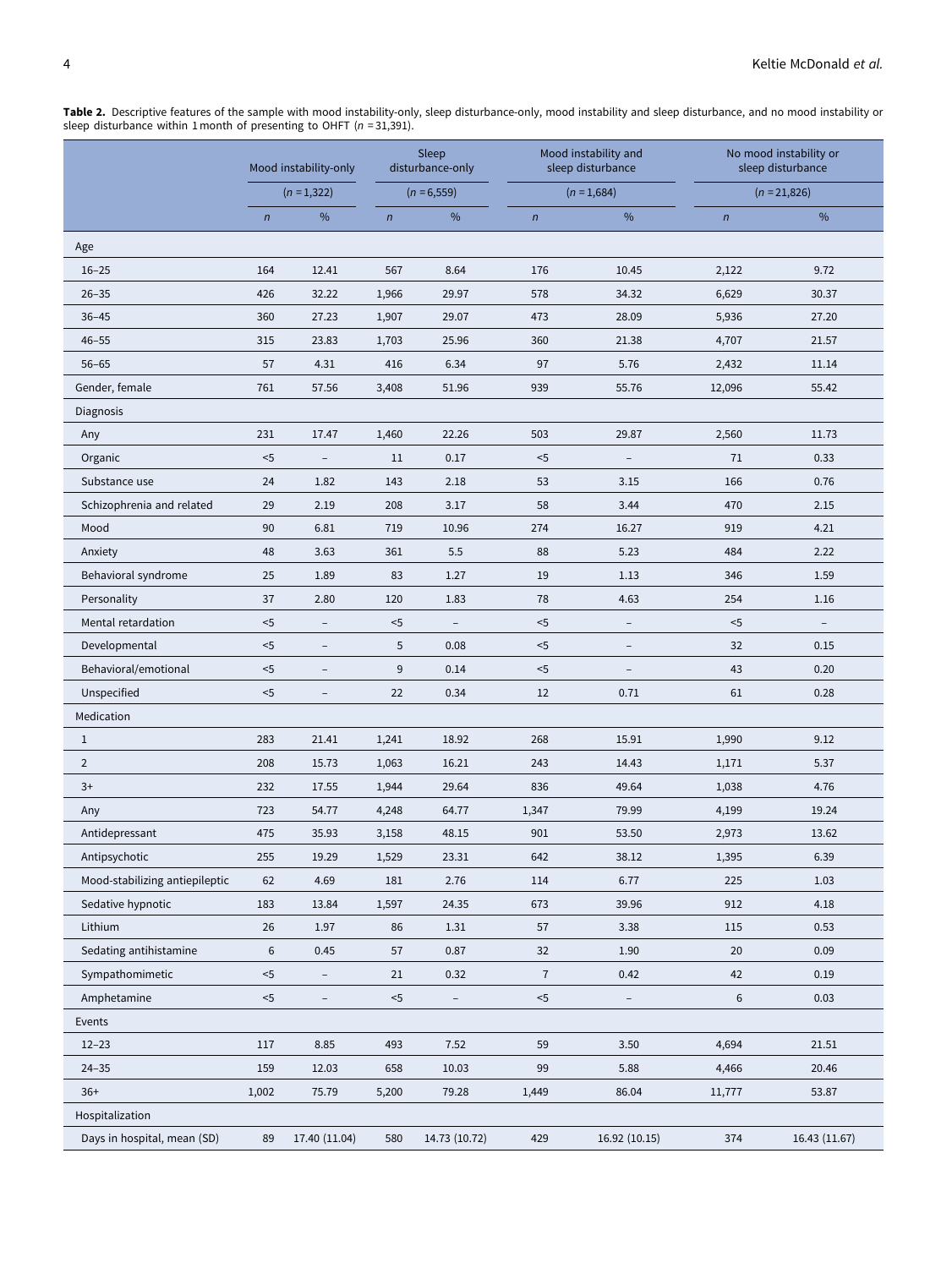#### Table 2. (Continued)

|                  | Mood instability-only<br>$(n=1,322)$ |                   | Sleep<br>disturbance-only<br>$(n = 6, 559)$ |                   |                | Mood instability and<br>sleep disturbance | No mood instability or<br>sleep disturbance<br>$(n = 21,826)$ |                   |  |
|------------------|--------------------------------------|-------------------|---------------------------------------------|-------------------|----------------|-------------------------------------------|---------------------------------------------------------------|-------------------|--|
|                  |                                      |                   |                                             |                   |                | $(n=1,684)$                               |                                                               |                   |  |
|                  | $\overline{n}$                       | $\frac{0}{6}$     | $\mathsf{n}$                                | $\%$              | $\overline{n}$ | $\frac{0}{6}$                             | $\overline{n}$                                                | $\%$              |  |
|                  | 88                                   | 6.66              | 560                                         | 8.54              | 408            | 24.23                                     | 363                                                           | 1.66              |  |
|                  | $<$ 5                                | $\qquad \qquad -$ | 20                                          | 0.30              | 20             | 1.19                                      | 11                                                            | 0.05              |  |
| $3+$             | < 5                                  | $\qquad \qquad -$ | < 5                                         | $\qquad \qquad -$ | < 5            | $\overline{\phantom{a}}$                  | < 5                                                           | $\qquad \qquad -$ |  |
| HoNOS, mean (SD) | 69                                   | 10.45(5.16)       | 377                                         | 11.94 (6.67)      | 114            | 12.12(6.10)                               | 427                                                           | 11.02 (5.87)      |  |

Abbreviation: HoNOS, Health of the Nation Outcome Scale adjusted total score.

– represents estimates unavailable due to small numbers.

consistent with Patel et al. [\[8\]](#page-8-6) and with patterns observed in the general population [[6](#page-8-4)].

The observed patterns in age and gender-specific prevalence of SD align with the wider literature, where increased prevalence is associated with age and female gender [[23,](#page-8-19)[24](#page-8-20)]. However, the overall prevalence of SD observed in this study was considerably lower than expected for a clinical psychiatric populations [[25\]](#page-8-21), which is likely due to the limited range of terms identified by the SD NLP applications.

Regardless of the presence of MI and/or SD, the most frequent diagnoses were mood, anxiety, personality and schizophrenia and related disorders. Although there were some differences between the study groups, there were no clear trends in their relationships with specific diagnostic categories. This appears to support the hypothesis that MI and SD are transdiagnostic processes given their presence in nearly all classes of primary mental disorders.

The proportion of patients with a recorded diagnosis was low despite continued care; only approximately 56% of patients had a diagnosis within 2 years. The diagnosis field is not compulsory and located within a separate part of the EHR, and therefore may not be routinely filled in by health care providers. Many assessments are not conducted by doctors, and non-medical health care providers may feel less comfortable or able to give a diagnosis. An examination of records from SLaM found that only 82%–93% of patients were ever assigned a primary diagnosis [\[9\]](#page-8-7). Since we restricted our study to only primary psychiatric conditions within the past 2-years, a subset of patients with other diagnoses, such as neurological conditions, were excluded.

Notably, the prevalence of sleep disorder diagnoses in this study was negligible (<0.5%), and considerably lower than reported in the wider literature [\[25\]](#page-8-21). The low frequency may reflect a common view that SD is an epiphenomenon of the primary psychiatric disorder [[26\]](#page-8-22). If sleep problems are viewed as secondary symptoms, then sleep disorders may be underdiagnosed in primary psychiatric patients, even when SD is identified. Nevertheless, the proportion of sedative-hypnotic prescriptions was nearly two times higher in SD-only than MI-only, which may suggest recognition of SD as an important focus of treatment. Given extensive evidence that SD may be a maintaining factor in mental illness, a shift toward better recognition of SD will provide important benefits to treatment.

Individuals with MI and SD showed very high service use. Over 85% of people with MI and SD had three or more contacts with services within their first month of presentation, and over 65% had 36 or more visits over the 2-year period, equating to approximately more 1.5 visits per month. Interestingly, while patients without MI or SD had the fewest hospitalizations, they spent, on average, 1–2 weeks longer in hospital than patients from the other three

groups. There may be several possible explanations for this finding. One possible reason may be the higher proportion of personality disorders in the patients with MI and/or SD compared with those without either feature. There is concern that hospitalization may be counterproductive in personality disorders [[27\]](#page-8-23), which may account for slightly shorter hospital duration in these groups compared to people without MI or SD. Further MI and SD are modifiable, and their stabilization may lead to improvements that allow for shorter hospitalizations [[28\]](#page-8-24).

An unexpectedly small proportion of individuals in the sample had HoNOS ratings, and the low completion rate limits the conclusions that can be drawn from the HoNOS-related findings. HoNOS is a main routine outcome measure of health and social functioning in patients with mental illness in England, as set by the NHS [\[15](#page-8-13)], and comprise part of the Mental Health Minimum Data Set (MHSDS). The absence of these data may have important implications for resource allocation to OHFT and also for the implementation of mental health care in England.

This study adds to evidence that psychiatric symptoms like MI can be identified from EHRs using NLP applications with reasonable accuracy. Previous validation of the MI applications in a sample of EHRs from patients who presented to SLaM, showed a sensitivity of approximately 91%, and positive predictive values ranging from approximately 46%–73% for mood, affective, and emotional insta-bility [[8](#page-8-6)]. In our study, the combined accuracy of these three applications showed a similar specificity (92%), but considerably higher positive predictive value (94%). The other applications for identifying sleep problems, insomnia, and prescribed medications also showed good accuracy, with sensitivity estimates ranged between 80% and 86%, and positive predictive values between 82% and 92%.

# Limitations

Some limitations to this study are acknowledged. First, EHRs represent only information documented during service provision and missing data cannot be quantified. For example, it is unclear whether a missing diagnostic code reflects the absence of a diagnosis or just no record of a diagnosis within that field.

MI, SD, and prescribed medications were identified from clinical progress notes and correspondence, and therefore, reflect only information documented during routine care. Specific symptoms may not be discussed uniformly or routinely in each patient, but rather in relation to a number of other factors, such as the patient's diagnosis or medication. For example, MI may be overlooked within disorders for which these symptoms are seen as uncommon.

Additionally, NLP applications have some degree of inaccuracy, which may have introduced bias into the prevalence and IRR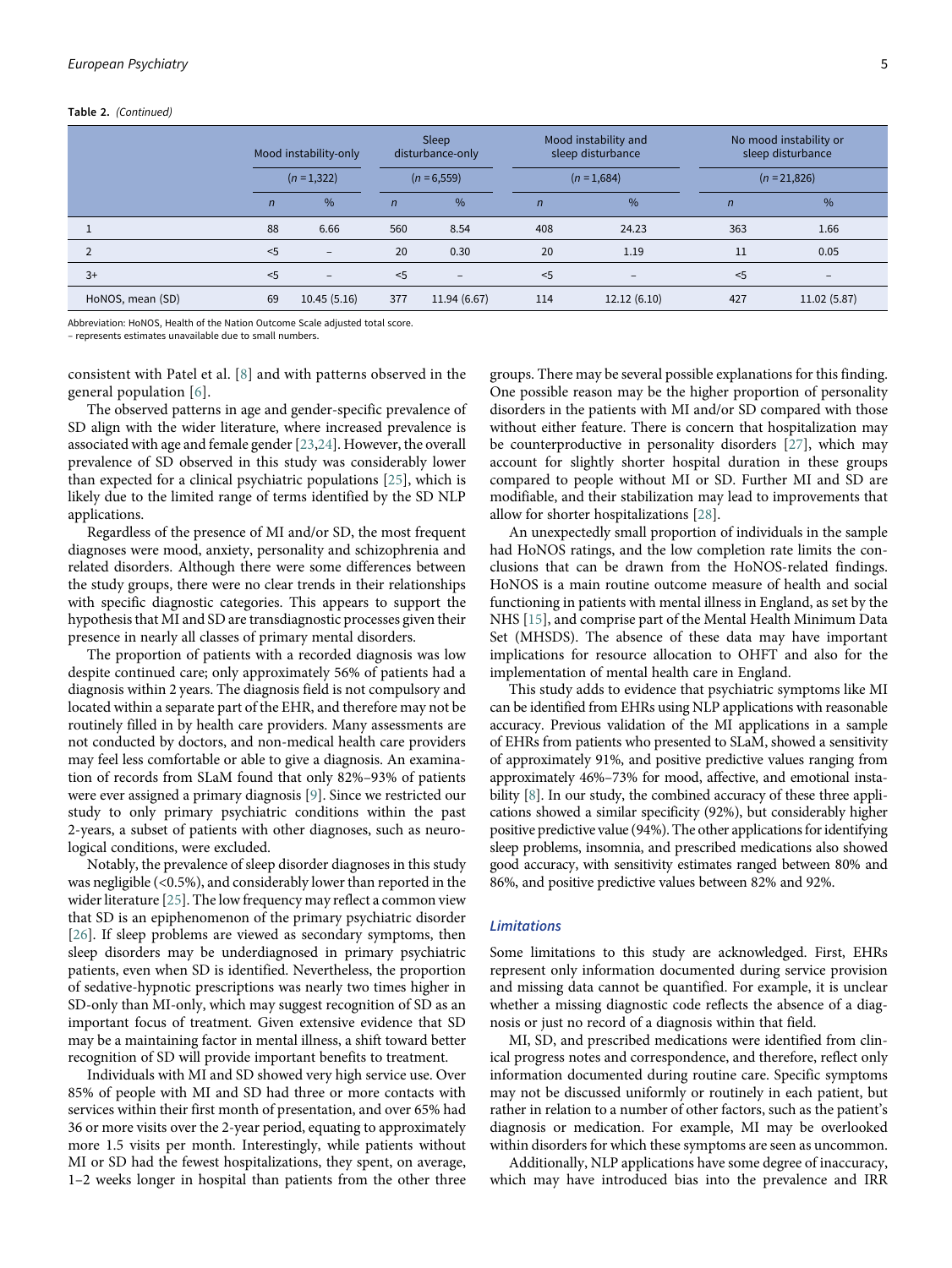|                                | Mood<br>instability-only<br>$(n = 627)$ |                          | Sleep<br>disturbance-only |                          |            | Mood instability and<br>sleep disturbance | No mood instability or<br>sleep disturbance |                |  |
|--------------------------------|-----------------------------------------|--------------------------|---------------------------|--------------------------|------------|-------------------------------------------|---------------------------------------------|----------------|--|
|                                |                                         |                          |                           | $(n = 2,793)$            |            | $(n = 835)$                               |                                             | $(n = 10,096)$ |  |
|                                | $\sqrt{n}$                              | %                        | $\sqrt{n}$                | $\%$                     | $\sqrt{n}$ | $\%$                                      | $\boldsymbol{N}$                            | $\%$           |  |
| Age                            |                                         |                          |                           |                          |            |                                           |                                             |                |  |
| $16 - 25$                      | 81                                      | 12.92                    | 248                       | 8.88                     | 90         | 10.78                                     | 1,000                                       | 9.90           |  |
| $26 - 35$                      | 190                                     | 30.30                    | 816                       | 29.22                    | 286        | 34.25                                     | 2,962                                       | 29.34          |  |
| $36 - 45$                      | 190                                     | 30.30                    | 848                       | 30.36                    | 242        | 28.98                                     | 2,916                                       | 28.88          |  |
| $46 - 55$                      | 140                                     | 22.33                    | 712                       | 25.49                    | 180        | 21.56                                     | 2,252                                       | 22.31          |  |
| $56 - 65$                      | 26                                      | 4.15                     | 169                       | 6.05                     | 37         | 4.43                                      | 966                                         | 9.57           |  |
| Gender, female                 | 373                                     | 59.49                    | 1,512                     | 54.14                    | 491        | 58.8                                      | 5,480                                       | 54.28          |  |
| Diagnosis                      |                                         |                          |                           |                          |            |                                           |                                             |                |  |
| Any                            | 377                                     | 60.13                    | 1,775                     | 63.55                    | 622        | 74.49                                     | 5,212                                       | 51.62          |  |
| Organic                        | $< 5$                                   | $\overline{\phantom{a}}$ | 15                        | 0.54                     | 5          | 0.60                                      | 131                                         | 1.30           |  |
| Substance use                  | 24                                      | 3.83                     | 165                       | 5.91                     | 48         | 5.75                                      | 338                                         | 3.35           |  |
| Schizophrenia and related      | 73                                      | 11.64                    | 377                       | 13.50                    | 110        | 13.17                                     | 1,459                                       | 14.45          |  |
| Mood                           | 191                                     | 30.46                    | 952                       | 34.09                    | 382        | 45.75                                     | 1,993                                       | 19.74          |  |
| Anxiety                        | 56                                      | 8.93                     | 395                       | 14.14                    | 92         | 11.02                                     | 925                                         | 9.16           |  |
| Behavioral syndrome            | 21                                      | 3.35                     | 68                        | 2.43                     | 18         | 2.16                                      | 328                                         | 3.25           |  |
| Personality                    | 86                                      | 13.72                    | 256                       | 9.17                     | 141        | 16.89                                     | 821                                         | 8.13           |  |
| Mental retardation             | $<$ 5                                   | $\overline{a}$           | $\overline{5}$            | 0.18                     | $5$        | $\overline{a}$                            | 18                                          | 0.18           |  |
| Developmental                  | $< 5$                                   | $\overline{\phantom{0}}$ | 12                        | 0.43                     | $<$ 5      |                                           | 77                                          | 0.76           |  |
| Behavioral/emotional           | 8                                       | 1.28                     | 11                        | 0.39                     | 5          | 0.6                                       | 101                                         | 1.00           |  |
| Unspecified                    | 5                                       | 0.80                     | 16                        | 0.57                     | 9          | 1.08                                      | 63                                          | 0.62           |  |
| Medication                     |                                         |                          |                           |                          |            |                                           |                                             |                |  |
| $\mathbf{1}$                   | $<$ 5                                   | $\overline{\phantom{a}}$ | $<$ 5                     | $\overline{\phantom{a}}$ | $<$ 5      | $\overline{\phantom{a}}$                  | $<$ 5                                       |                |  |
| $\overline{2}$                 | 188                                     | 29.98                    | 777                       | 27.82                    | 184        | 22.04                                     | 2,431                                       | 24.08          |  |
| $3+$                           | 294                                     | 46.89                    | 1,600                     | 57.29                    | 584        | 69.94                                     | 2,955                                       | 29.27          |  |
| Any                            | 483                                     | 77.03                    | 2,377                     | 85.11                    | 768        | 91.98                                     | 5,389                                       | 53.38          |  |
| Antidepressant                 | 352                                     | 56.14                    | 1,924                     | 68.89                    | 583        | 69.82                                     | 3,781                                       | 37.45          |  |
| Antipsychotic                  | 286                                     | 45.61                    | 1,380                     | 49.41                    | 517        | 61.92                                     | 3,044                                       | 30.15          |  |
| Mood-stabilizing antiepileptic | 76                                      | 12.12                    | 248                       | 8.88                     | 134        | 16.05                                     | 632                                         | 6.26           |  |
| Sedative hypnotic              | 192                                     | 30.62                    | 1,224                     | 43.82                    | 462        | 55.33                                     | 1,960                                       | 19.41          |  |
| Lithium                        | 49                                      | 7.81                     | 172                       | 6.16                     | 99         | 11.86                                     | 393                                         | 3.89           |  |
| Sedating antihistamine         | $\boldsymbol{9}$                        | 1.44                     | 104                       | 3.72                     | 38         | 4.55                                      | 122                                         | 1.21           |  |
| Sympathomimetic                | $\overline{7}$                          | 1.12                     | 20                        | 0.72                     | $\,8\,$    | 0.96                                      | 94                                          | 0.93           |  |
| Amphetamine                    | $< 5$                                   | $\qquad \qquad -$        | $< 5$                     | $\qquad \qquad -$        | $< 5$      |                                           | 5                                           | 0.05           |  |
| Events                         |                                         |                          |                           |                          |            |                                           |                                             |                |  |
| $12 - 23$                      | 95                                      | 15.15                    | 400                       | 14.32                    | 104        | 12.46                                     | 1,681                                       | 16.65          |  |
| $24 - 35$                      | 83                                      | 13.24                    | 313                       | 11.21                    | 91         | 10.90                                     | 1,273                                       | 12.61          |  |
| $36+$                          | 320                                     | 51.04                    | 1,579                     | 56.53                    | 553        | 66.23                                     | 4,550                                       | 45.02          |  |
| Hospitalization                |                                         |                          |                           |                          |            |                                           |                                             |                |  |
| Days in hospital, mean (SD)    | 88                                      | 34.38 (42.51)            | 510                       | 38.25 (50.54)            | 298        | 36.42 (45.75)                             | 903                                         | 48.77 (55.88)  |  |

<span id="page-5-0"></span>**Table 3.** Descriptive features of the sample with mood instability-only, sleep disturbance-only, mood instability and sleep disturbance, and no mood instability or<br>sleep disturbance within 2-years of presenting to OHFT (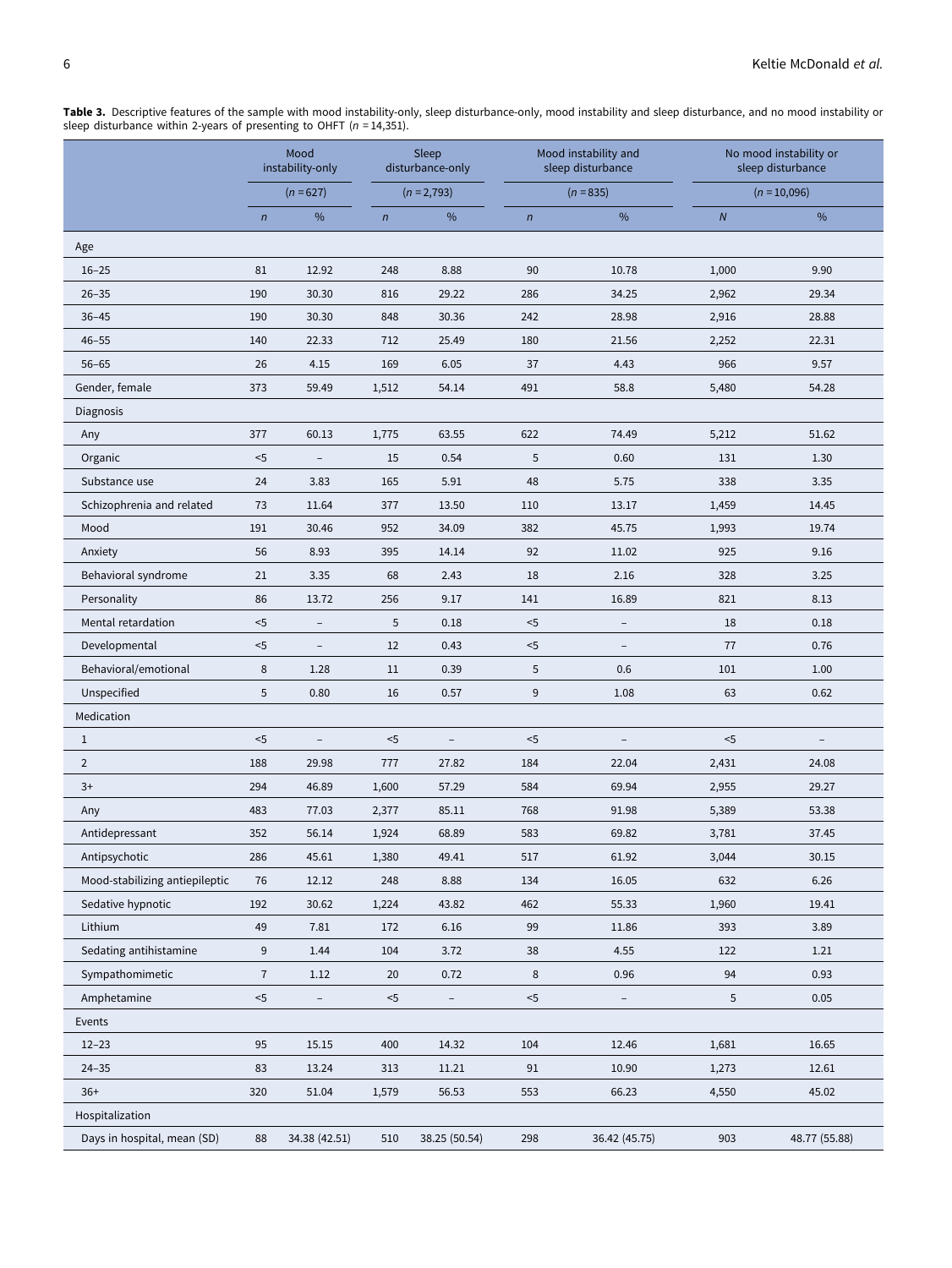#### Table 3. (Continued)

|                  |              | Mood<br>instability-only<br>$(n = 627)$ |                | Sleep<br>disturbance-only |                | Mood instability and<br>sleep disturbance | No mood instability or<br>sleep disturbance |              |  |
|------------------|--------------|-----------------------------------------|----------------|---------------------------|----------------|-------------------------------------------|---------------------------------------------|--------------|--|
|                  |              |                                         |                | $(n = 2,793)$             |                | $(n = 835)$                               | $(n = 10,096)$                              |              |  |
|                  | $\mathsf{n}$ | $\frac{0}{0}$                           | $\overline{n}$ | $\frac{0}{6}$             | $\overline{n}$ | $\frac{9}{6}$                             | $\overline{N}$                              | %            |  |
|                  | 63           | 10.05                                   | 364            | 13.03                     | 205            | 24.55                                     | 629                                         | 6.23         |  |
| $\overline{2}$   | 22           | 3.51                                    | 83             | 2.97                      | 55             | 6.59                                      | 175                                         | 1.73         |  |
| $3+$             | $<$ 5        | $\overline{\phantom{0}}$                | 63             | 2.26                      | 38             | 4.55                                      | 99                                          | 0.98         |  |
| HoNOS, mean (SD) | 75           | 13.24 (11.60)                           | 426            | 13.01 (10.60)             | 142            | 11.43 (6.73)                              | 716                                         | 12.56 (6.99) |  |

HoNOS=Health of the Nation Outcome Scale adjusted total score.

– Estimates unavailable due to small numbers.

<span id="page-6-0"></span>Table 4. Total, gender-specific, and age-specific prevalence estimates for mood instability, sleep problems, insomnia, and combined sleep problems and insomnia.

|           |              | Mood instability |       |                |                | Sleep disturbance |             |                | Sleep problems |             | Insomnia       |               |               |
|-----------|--------------|------------------|-------|----------------|----------------|-------------------|-------------|----------------|----------------|-------------|----------------|---------------|---------------|
|           | $\mathsf{n}$ | $\overline{n}$   | $\%$  | 95% CI         | $\overline{n}$ | $\%$              | 95% CI      | $\overline{n}$ | $\frac{0}{0}$  | 95% CI      | $\overline{n}$ | $\frac{0}{0}$ | 95% CI        |
| Total     | 31,391       | 3,006            | 9.58  | $9.25 - 9.90$  | 8,243          | 26.26             | 25.77-26.75 | 7,809          | 24.88          | 24.40-25.35 | 1,267          | 4.04          | $3.82 - 4.25$ |
| Sex       |              |                  |       |                |                |                   |             |                |                |             |                |               |               |
| Female    | 17,204       | 1,700            | 9.88  | $9.44 - 10.33$ | 4,347          | 25.27             | 24.62-25.92 | 4,139          | 24.06          | 23.42-24.70 | 639            | 3.71          | $3.43 - 4.00$ |
| Male      | 14,134       | 1,303            | 9.22  | $8.74 - 9.70$  | 3,884          | 27.48             | 26.74-28.22 | 3,658          | 25.88          | 25.16-26.60 | 627            | 4.44          | $4.10 - 4.78$ |
| Age       |              |                  |       |                |                |                   |             |                |                |             |                |               |               |
| $16 - 25$ | 3,029        | 340              | 11.22 | 10.10-12.35    | 743            | 24.53             | 23.00-26.06 | 701            | 23.14          | 21.64-24.64 | 114            | 3.76          | $3.09 - 4.44$ |
| $26 - 35$ | 9,599        | 1,004            | 10.46 | $9.85 - 11.07$ | 2,544          | 26.5              | 25.62-27.39 | 2,408          | 25.09          | 24.22-25.95 | 385            | 4.01          | $3.62 - 4.40$ |
| $36 - 45$ | 8,676        | 833              | 9.60  | 8.98-10.22     | 2,380          | 27.43             | 26.49-28.37 | 2,244          | 25.86          | 24.94-26.79 | 392            | 4.52          | 4.08-4.96     |
| $46 - 55$ | 7,085        | 675              | 9.53  | 8.84-10.21     | 2,063          | 29.12             | 28.06-30.18 | 1,965          | 27.73          | 26.69-28.78 | 293            | 4.14          | $3.67 - 4.60$ |
| $56 - 65$ | 3,002        | 154              | 5.13  | $4.34 - 5.92$  | 513            | 17.09             | 15.74-18.44 | 491            | 16.36          | 15.03-17.68 | 83             | 2.76          | $2.18 - 3.35$ |

estimates. Although some validation of the applications was carried out in this study, it was based on a relatively small number of manual annotations by a single human annotator due to time and resource constraints. Validation could be improved by assessing a larger sample of documents, and using more than one annotator to permit estimation of inter-rater reliability.

Further, the outputs of the NLP applications are dependent on the terms that they are intended to identify. For example, the low prevalence of SD observed in this study may reflect somewhat limited terms identified by the NLP applications for SD. The applications showed reasonably accuracy in the identification of mentions similar to "sleep problems" and "insomnia," but they did not identify other words or phrases that could also indicate issues with sleep, such as "somnolence" or unusual behaviors during sleep.

Finally, severity of MI and SD could not be assessed from the NLP applications used in this study. Although, ideally, MI and SD are routinely assessed in care, this may not be the case, and there is little standardization between clinical assessments and limited deployment of standardized measures routinely used to assess these features.

# Future directions

The results of the current study highlight important avenues for future work. Foremost, interventional research may help to better understand and improve the effectiveness of transdiagnostic treatments (both pharmacological and psychosocial treatments) of MI and SD. For example, cognitive behavioral therapy (CBT) for insomnia delivered at hospital admission has been shown to considerably reduce insomnia and marginally improve psychological well-being after 2 weeks [[28\]](#page-8-24). Further work could aim to produce adaptations to CBT with the aim of improving MI in addition to sleep, and for delivery outside of acute care.

Many pharmacological treatments that target mood disturbances also have secondary effects that may exacerbate or improve symptoms of SD. For example, insomnia is among one of the most frequently reported adverse events of fluoxetine, while trazodone has been found to improve sleep symptoms in patients with depression plus insomnia [[29\]](#page-8-25). Further research is needed to clarify which treatments may be most effective in persons with both MI and SD.

Future research should also seek to clarify factors that influence clinical outcomes, such as hospitalization, in individuals with MI and SD. Early interventions targeted at modifiable risk-factors may help to reduce complications and improve quality of life in persons with mental illness.

Finally, EHRs hold a wealth of clinically relevant information and NLP applications offer a novel method to examine these data. More work is needed to refine and validate NLP methods for eliciting symptoms from EHRs. Future research may also seek to establish whether the accuracy of the NLP applications could be improved by altering thresholds for the presence or absence of each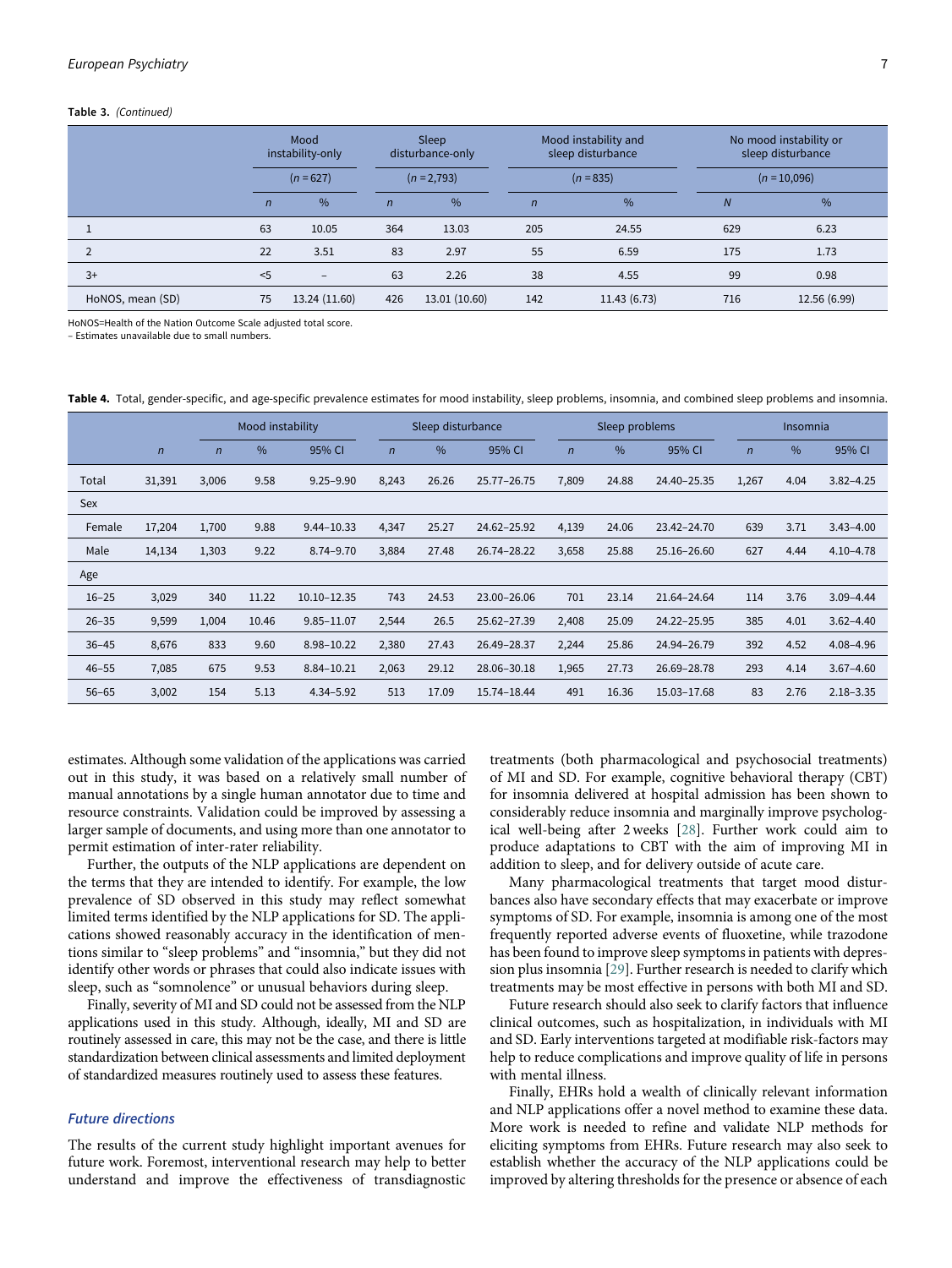|                                | Mood instability-only    |                          |                          |                          | Sleep disturbance-only |              | Mood instability and sleep disturbance |               |                         |  |
|--------------------------------|--------------------------|--------------------------|--------------------------|--------------------------|------------------------|--------------|----------------------------------------|---------------|-------------------------|--|
|                                | <b>IRR</b>               | 95% CI                   | $p$ -value               | <b>IRR</b>               | 95% CI                 | $p$ -value   | <b>IRR</b>                             | 95% CI        | $p$ -value              |  |
| <b>Diagnosis</b>               |                          |                          |                          |                          |                        |              |                                        |               |                         |  |
| Any                            | 1.16                     | $1.04 - 1.28$            | 0.007                    | 1.44                     | $1.36 - 1.52$          | $< 0.0001$ * | 1.81                                   | $1.66 - 1.96$ | $< 0.0001$ *            |  |
| Organic                        | 1.16                     | $0.43 - 3.13$            | 0.772                    | 0.93                     | $0.55 - 1.56$          | 0.772        | 1.45                                   | $0.59 - 3.53$ | 0.414                   |  |
| Substance use                  | 1.45                     | $0.97 - 2.17$            | 0.071                    | 1.50                     | $1.26 - 1.79$          | $< 0.0001*$  | 1.57                                   | $1.20 - 2.06$ | $0.001*$                |  |
| Schizophrenia and related      | 1.18                     | $0.93 - 1.49$            | 0.177                    | 1.35                     | $1.20 - 1.51$          | $< 0.0001*$  | 1.57                                   | $1.29 - 1.90$ | $< 0.0001*$             |  |
| Mood                           | 1.04                     | $0.90 - 1.20$            | 0.617                    | 1.41                     | $1.31 - 1.53$          | $< 0.0001$ * | 1.77                                   | $1.59 - 1.97$ | $< 0.0001$ *            |  |
| Anxiety                        | 1.26                     | $0.96 - 1.64$            | 0.089                    | 1.31                     | $1.17 - 1.47$          | $< 0.0001$ * | 1.50                                   | $1.22 - 1.86$ | $< 0.0001$ *            |  |
| Behavioral syndrome            | 1.11                     | $0.89 - 1.38$            | 0.362                    | 1.16                     | $1.00 - 1.33$          | 0.042        | 1.57                                   | $1.31 - 1.88$ | $< 0.0001$ *            |  |
| Personality                    | 0.78                     | $0.50 - 1.19$            | 0.247                    | 1.11                     | $0.86 - 1.43$          | 0.442        | 1.38                                   | $0.86 - 2.21$ | 0.186                   |  |
| Mental retardation             | $\overline{\phantom{a}}$ | $\overline{\phantom{a}}$ | $\overline{\phantom{a}}$ | 1.2                      | $0.45 - 3.24$          | 0.713        | 0.36                                   | $0.05 - 2.71$ | 0.301                   |  |
| Developmental                  | 0.79                     | $0.32 - 1.95$            | 0.610                    | 0.88                     | $0.49 - 1.58$          | 0.672        | 0.63                                   | $0.23 - 1.73$ | 0.367                   |  |
| Behavioral and emotional       | 1.79                     | $0.87 - 3.67$            | 0.109                    | 0.77                     | $0.42 - 1.39$          | 0.380        | 2.23                                   | $0.91 - 5.48$ | 0.072                   |  |
| Unspecified                    | 2.14                     | $0.86 - 5.33$            | 0.093                    | 0.98                     | $0.57 - 1.70$          | 0.941        | 0.77                                   | $0.38 - 1.55$ | 0.465                   |  |
| Medication                     |                          |                          |                          |                          |                        |              |                                        |               |                         |  |
| Any                            | 2.26                     | $2.06 - 2.48$            | $< 0.0001$ *             | 3.58                     | $3.41 - 3.76$          | $< 0.0001*$  | 7.04                                   | $6.53 - 7.59$ | $< 0.0001$ *            |  |
| Antidepressant                 | 1.73                     | $1.55 - 1.93$            | $< 0.0001$ *             | 2.34                     | $2.21 - 2.47$          | $< 0.0001*$  | 3.21                                   | $2.94 - 3.50$ | $< 0.0001$ *            |  |
| Antipsychotic                  | 1.56                     | $1.39 - 1.77$            | $< 0.0001$ *             | 1.94                     | $1.82 - 2.07$          | $< 0.0001*$  | 3.13                                   | $2.85 - 3.44$ | $< 0.0001$ *            |  |
| Mood-stabilizing antiepileptic | 1.67                     | $1.32 - 2.12$            | $< 0.0001$ *             | 1.44                     | $1.25 - 1.67$          | $< 0.0001*$  | 1.31                                   | $1.09 - 1.58$ | 0.004                   |  |
| Sedative hypnotic              | 1.31                     | $1.13 - 1.52$            | $< 0.0001$ <sup>*</sup>  | 2.35                     | $2.19 - 2.52$          | $< 0.0001*$  | 4.73                                   | $4.27 - 5.23$ | $< 0.0001$ *            |  |
| Lithium                        | 1.03                     | $0.76 - 1.38$            | 0.867                    | 1.09                     | $0.91 - 1.31$          | 0.325        | 1.78                                   | $1.43 - 2.22$ | $< 0.0001$ <sup>*</sup> |  |
| Sedating antihistamine         | 1.14                     | $0.58 - 2.24$            | 0.708                    | 1.21                     | $0.93 - 1.57$          | 0.150        | 1.68                                   | $1.17 - 2.42$ | 0.005                   |  |
| Sympathomimetic                | 1.29                     | $0.60 - 2.78$            | 0.514                    | 1.84                     | $1.14 - 2.99$          | 0.012        | 1.48                                   | $0.72 - 3.04$ | 0.288                   |  |
| Amphetamine                    | $\overline{\phantom{0}}$ |                          |                          | $\overline{\phantom{a}}$ |                        |              |                                        |               |                         |  |
| First hospitalization          | 1.61                     | $1.30 - 2.01$            | $< 0.0001*$              | 1.98                     | $1.77 - 2.21$          | $< 0.0001$ * | 5.32                                   | $4.67 - 6.07$ | $< 0.0001*$             |  |

<span id="page-7-0"></span>Table 5. Estimated incidence rate ratios of diagnoses, prescribed medications, and first hospitalization within 2 years of presenting to OHFT in mood instabilityonly, sleep disturbance-only, and mood instability and sleep disturbance versus no mood instability or sleep disturbance.

\*Indicates significance in relation to the Bonferroni-Holm critical value.

<span id="page-7-1"></span>– represents estimates unavailable due to small numbers.

feature. This study established the presence of MI based on one or more mentions of MI within documents within the first month of presentation. Future work may seek to determine if accuracy can be improved when, for example, mentions of the feature in two or more documents are required.

Given growing evidence that MI and SD are transdiagnostic features of psychiatric disorders, and their important impact on clinical outcomes and functioning, it is important they are assessed routinely in clinical care. Regular ongoing monitoring of mood and sleep are recommended for patients with mood and anxiety disorders [\[30](#page-8-26)]. Brief standardized assessments of these symptoms, such as those included on the True Colors remote monitoring platform ([https://oxfordhealth.truecolours.nhs.uk\)](https://oxfordhealth.truecolours.nhs.uk) may be useful tools for health care providers. Evidence-based clinical practice guidelines for the assessment and treatment of sleep disorders are available [[31\]](#page-8-27) to improve the standardization of assessment and care for patients.

# Conclusions

The findings of this study suggest that MI and SD may contribute to the high cost of mental disorders, especially when they co-occur. MI and SD are present in a range of psychiatric disorders and

associated with increased use of services and prescribed medications, and significantly increased risk of hospitalization. These findings have important implications for clinical practice. One possible reason for the poor outcomes associated with MI and SD may be that they are often overlooked during care. Both MI and SD are often seen as epiphenomena of the underlying disorder. However, growing evidence that they are transdiagnostic features and involved in the origins and maintenance of mental disorders implies that routine assessment and prompt and ongoing treatment may help to improve prognosis in individuals with a wide range of mental disorders.

Acknowledgments. We would also like to acknowledge the work and support of the Oxford CRIS Team, Tanya Smith, CRIS Manager, Adam Pill, CRIS Academic Support and Information Analyst, Suzanne Fisher, CRIS Academic Support and Information Analyst, Lulu Kane CRIS Administrator. The views expressed are those of the authors and not necessarily those of the NHS, the NIHR or the Department of Health.

Financial Support. This research project was supported by the UK Clinical Record Interactive Search (UK-CRIS) system using data and systems of the NIHR Oxford Health Biomedical Research Center (BRC-1215-20005). J.G. is also supported by a Senior Investigator award (NF-SI-0514-10142). R.P. has